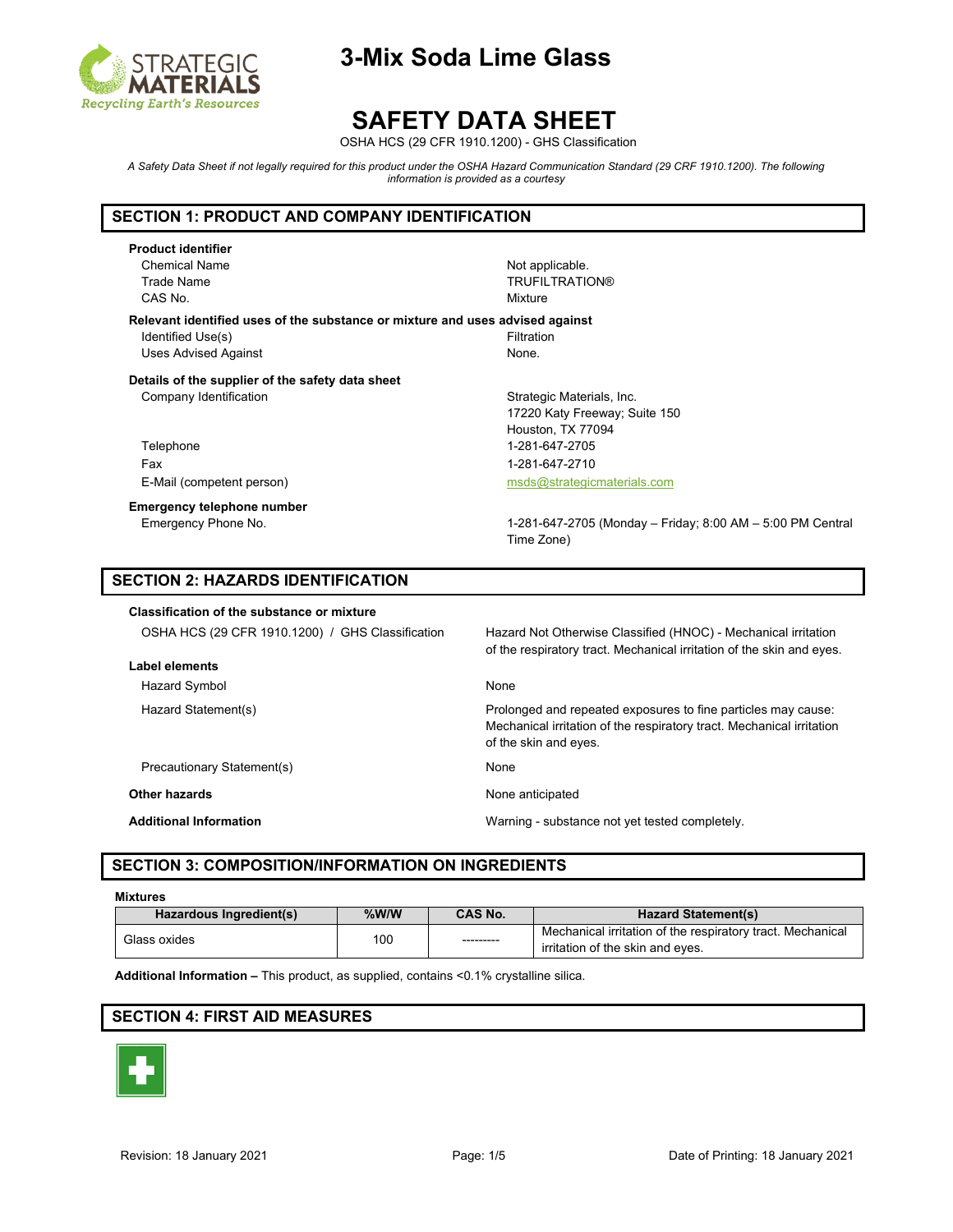

| Inhalation                                                                    | If necessary treat symptomatically.                                                             |
|-------------------------------------------------------------------------------|-------------------------------------------------------------------------------------------------|
| <b>Skin Contact</b>                                                           | If necessary treat symptomatically.                                                             |
| Eye Contact                                                                   | If substance has gotten into the eyes, wash out with water. Get immediate<br>medical attention. |
| Ingestion                                                                     | If necessary treat symptomatically.                                                             |
| Most important symptoms and effects, both<br>acute and delayed                | None                                                                                            |
| Indication of any immediate medical attention<br>and special treatment needed | None                                                                                            |

#### **SECTION 5: FIRE-FIGHTING MEASURES**

# **Extinguishing Media** -Suitable Extinguishing Media Non-combustible. As appropriate for surrounding fire. -Unsuitable Extinguishing Media None anticipated. **Special hazards arising from the substance or mixture Mone** Advice for fire-fighters **Advice for fire-fighters** As appropriate for surrounding fire.

## **SECTION 6: ACCIDENTAL RELEASE MEASURES**

| Personal precautions, protective equipment and emergency<br>procedures                                               | Not normally required.                                            |
|----------------------------------------------------------------------------------------------------------------------|-------------------------------------------------------------------|
| <b>Environmental precautions</b>                                                                                     | Not normally required.                                            |
| Methods and material for containment and cleaning up<br>Reference to other sections<br><b>Additional Information</b> | Transfer to a container for disposal or recovery.<br>None<br>None |

# **SECTION 7: HANDLING AND STORAGE**

| Precautions for safe handling                                | Comply with occupational Exposure limit values for dust.<br>Gound / bond equipment to prevent build-up of static<br>electricity. |
|--------------------------------------------------------------|----------------------------------------------------------------------------------------------------------------------------------|
| Conditions for safe storage, including any incompatibilities |                                                                                                                                  |
| -Storage temperature                                         | Store at room temperature.                                                                                                       |
| -Incompatible materials                                      | None                                                                                                                             |
| Specific end use(s)                                          | Filler                                                                                                                           |

## **SECTION 8: EXPOSURE CONTROLS/PERSONAL PROTECTION**

#### **Control parameters**

#### **Occupational Exposure Limits**

|                           |                | LTEL $(8 \text{ hr} \text{ TWA} \text{ mg/m}^3)$ |                            | $STEL$ (mg/m <sup>3</sup> ) |                    |           |
|---------------------------|----------------|--------------------------------------------------|----------------------------|-----------------------------|--------------------|-----------|
| <b>SUBSTANCE.</b>         | <b>CAS No.</b> | <b>OSHA PEL</b>                                  | <b>TLV (ACGIH)</b>         | <b>OSHA PEL</b>             | <b>TLV (ACGIH)</b> | Note:     |
| <b>Particulate Matter</b> | -----          | $15^{\circ}$ / $10^*$                            | $10^{11}$ / 3 <sup>*</sup> | $- - - - -$                 | -----              | See below |
| Calcium Oxide             | 1305-78-8      | $5^{\prime}$                                     | つハ                         |                             |                    | See below |
| Aluminum Oxide            | 1344-28-1      | $15^{\wedge}$ / $5^*$                            | $4*$                       |                             |                    | See below |
| Magnesium Oxide           | 1309-48-4      | $15***$                                          | 10 <sup>AA</sup>           |                             |                    | See below |

 **-** LTEL: Long Term Exposure Limit**; -** STEL: Short Term Exposure Limit**; -** ^Total Dust / \*Respirable Dust / ^^Inhalable Dust / \*\*Fume; Cal. OSHA 10 mg/m3.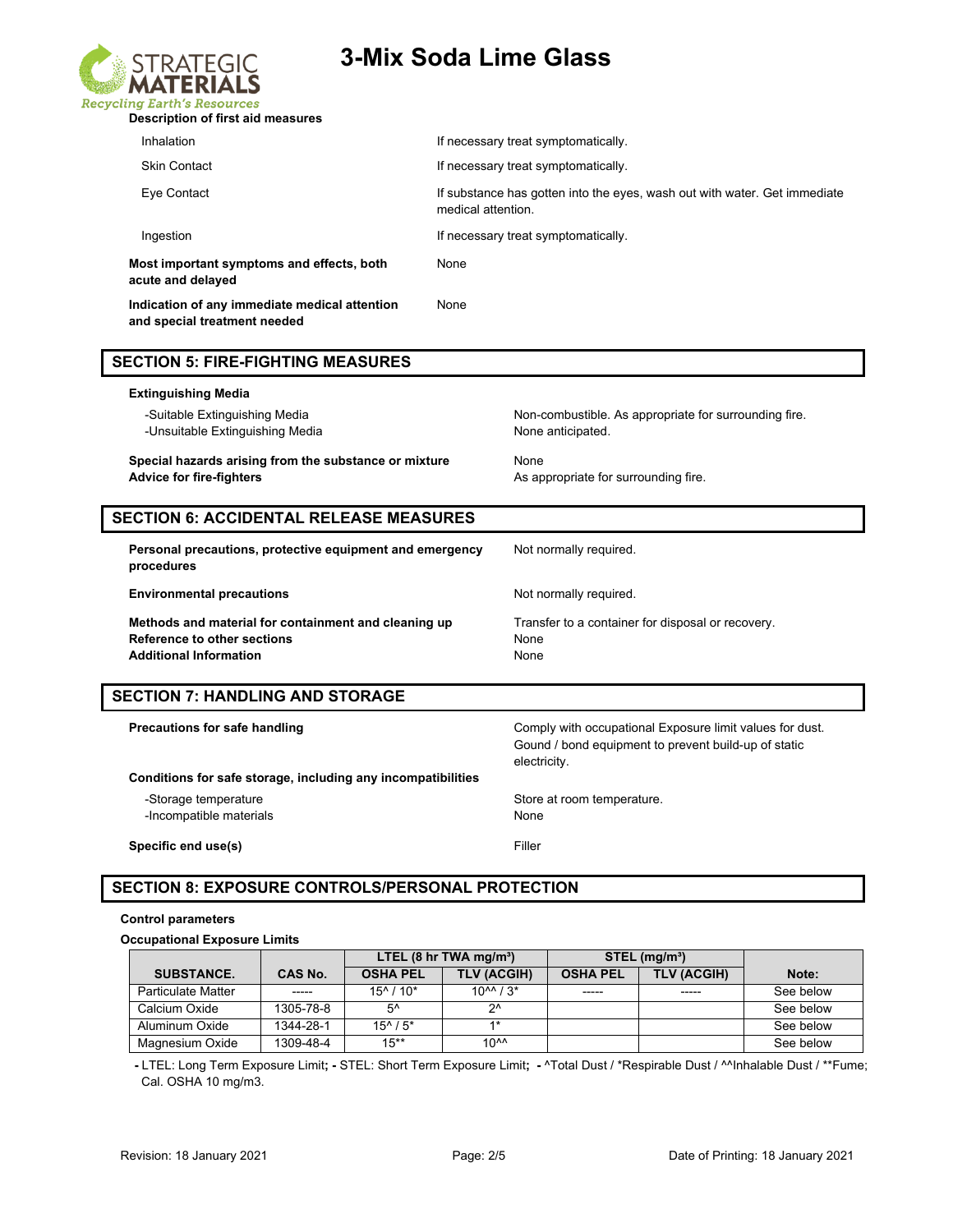

Recommended monitoring method NIOSH 0500 / 0600

#### **Exposure controls**

#### Appropriate engineering controls **Provide sufficient ventilation**, particularly in closed rooms.

**Personal protection equipment**

Eye/face protection The following to be used as necessary: Complete eye and face





protection. Safety spectacles/goggles/full face shield.

Skin protection (Hand protection/ Other) The following to be used as necessary: Wear suitable protective clothing and gloves.

> particulates may exceed occupational exposures limits: Supplied-air respirator, air-purifying respirator with N/P-95 cartridge, or filteringfacepiece respirator depending on exposure levels in relation to the

Respiratory protection The following to be used in condions where the generation of total



Thermal hazards **Not report to the COV** Not normally required.

**Environmental Exposure Controls Not normally required.** 

above occupational exposure limits.

#### **SECTION 9: PHYSICAL AND CHEMICAL PROPERTIES**

#### **Information on basic physical and chemical properties** Appearance Solid Color. Coloress, Amber, and / or Green Odor None Odor Threshold (ppm) Not applicable pH (Value) Not applicable Softening Point (°C) 728 - 732 Melting Point (°C) / Freezing Point (°C) Not applicable Boiling point/boiling range (°C): Not applicable Flash Point (°C) and the contract of the contract of the Not applicable Not applicable Evaporation Rate Not applicable Flammability (solid, gas) Non-flammable Explosive Limit Ranges Not applicable Vapour pressure (Pascal) Not applicable Vapour Density (Air=1) Not applicable Density (g/ml) Varies (-) Specific Gravity **Not applicable** Solubility (Water) and the solubility of the soluble insoluble Solubility (Other) Not available Partition Coefficient (n-Octanol/water) Not applicable Auto Ignition Point (°C) and a control and a Not available Decomposition Temperature (°C) Not available Kinematic Viscosity (mPa·s) @ 22°C Not applicable Explosive properties **Not explosive.** Not explosive.

Oxidizing properties Not oxidizing.

#### **Other information** and a new state of the Not available

#### **SECTION 10: STABILITY AND REACTIVITY**

**Reactivity Reactivity Stable under normal conditions.**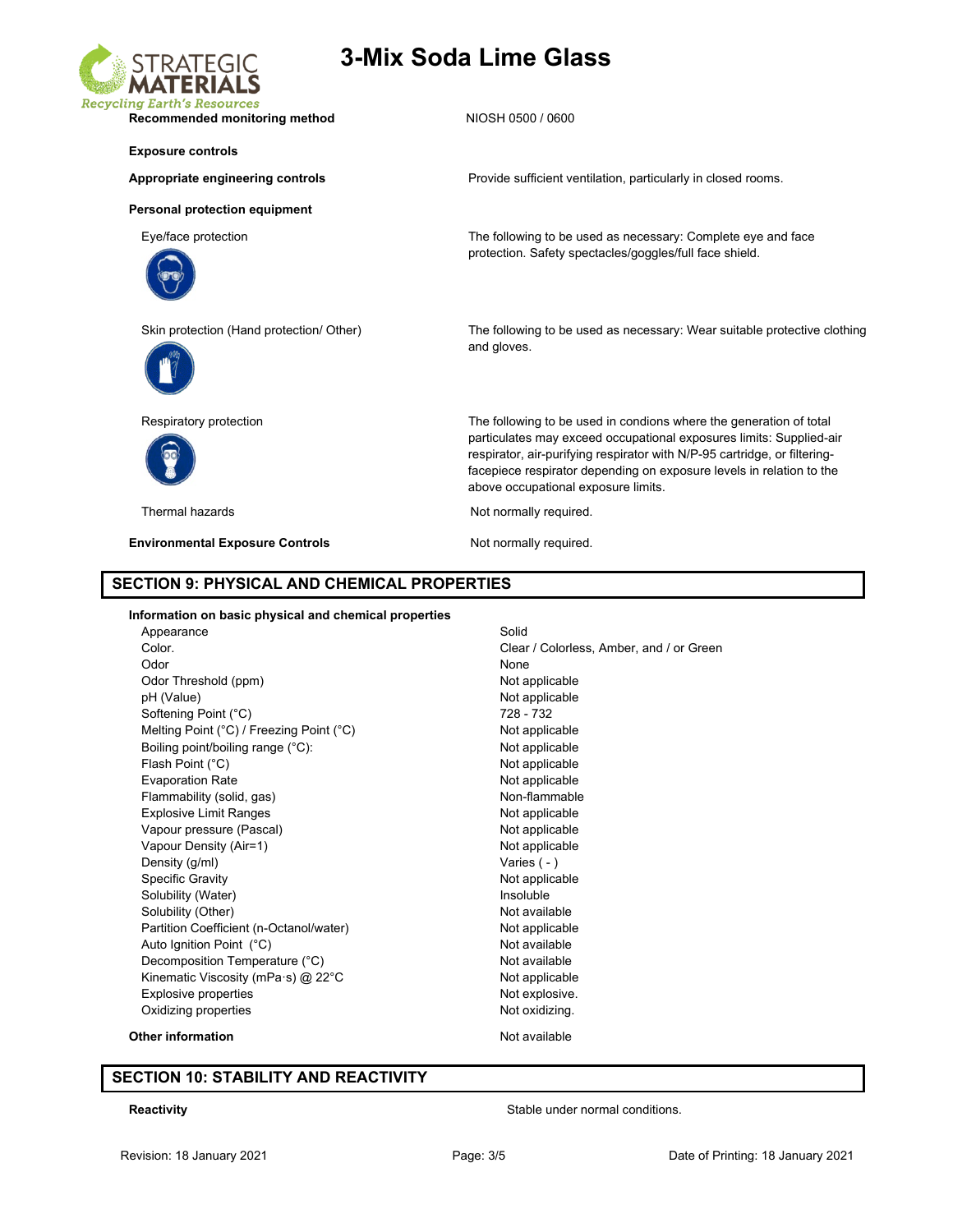



**Chemical stability** Stable. **Possibility of hazardous reactions None anticipated.** None anticipated. **Conditions to avoid None known Incompatible materials** None Hazardous decomposition product(s) Mone known

### **SECTION 11: TOXICOLOGICAL INFORMATION**

**Exposure routes:** Skin Contact**,** Eye Contact**,** Inhalation

| Information on toxicological effects |             |                                                               |             |  |
|--------------------------------------|-------------|---------------------------------------------------------------|-------------|--|
| Acute toxicity                       |             | Will not occur.                                               |             |  |
| Irritant                             |             | Mechanical irritation of the skin and eyes.                   |             |  |
| Sensitization                        |             | It is not a skin sensitizer.                                  |             |  |
| Repeated dose toxicity               |             | Will not occur.                                               |             |  |
| Mutagenicity                         |             | Will not occur.                                               |             |  |
| Carcinogenicity                      |             | Not known or reasonably anticipated to cause cancer in humans |             |  |
| <b>NTP</b>                           | <b>IARC</b> | <b>ACGIH</b>                                                  | <b>OSHA</b> |  |

Not Listed Not Listed Not Listed Not Listed

# **SECTION 12: ECOLOGICAL INFORMATION**

#### **Substances in preparations / mixtures:**

Acute toxicity **Acute toxicity** Acute toxicity **Will not occur.** Long Term Toxicity **Will not occur.** 

**Results of PBT and vPvB assessment Other adverse effects** None known.

**Persistence and degradability** This product is predicted not to degrade in soil and water. **Bioaccumulative potential** The product has no potential for bioaccumulation. **Mobility in soil**<br> **Results of PBT and vPvB assessment** The product is predicted to have low mobility in soil.<br>
Not classified as PBT or vPvB.

#### **SECTION 13: DISPOSAL CONSIDERATIONS**

**Waste treatment methods** Disposal should be in accordance with local, state or national legislation. Consult an accredited waste disposal contractor or the local authority for advice.

Additional Information **None known**.

#### **SECTION 14: TRANSPORT INFORMATION**

| <u>Category</u>                          | <b>Land transport</b> | Sea transport                              | Air transport |
|------------------------------------------|-----------------------|--------------------------------------------|---------------|
|                                          | (U.S. DOT)            | (IMDG)                                     | (ICAO/IATA)   |
| UN number<br><b>Proper Shipping Name</b> |                       | Not classified as dangerous for transport. |               |

### **SECTION 15: REGULATORY INFORMATION**

**Safety, health and environmental regulations/legislation specific for the substance or mixture:**

**TSCA (Toxic Substance Control Act) -** Inventory Status**:** All components listed or polymer exempt. **RCRA Hazardous Waste Number (40 CFR 261.33)**: None **US RCRA Hazard Class:** None **SARA 311/312 - Hazard Categories:** None **SARA 313 - Toxic Chemicals (40 CFR 372):** None